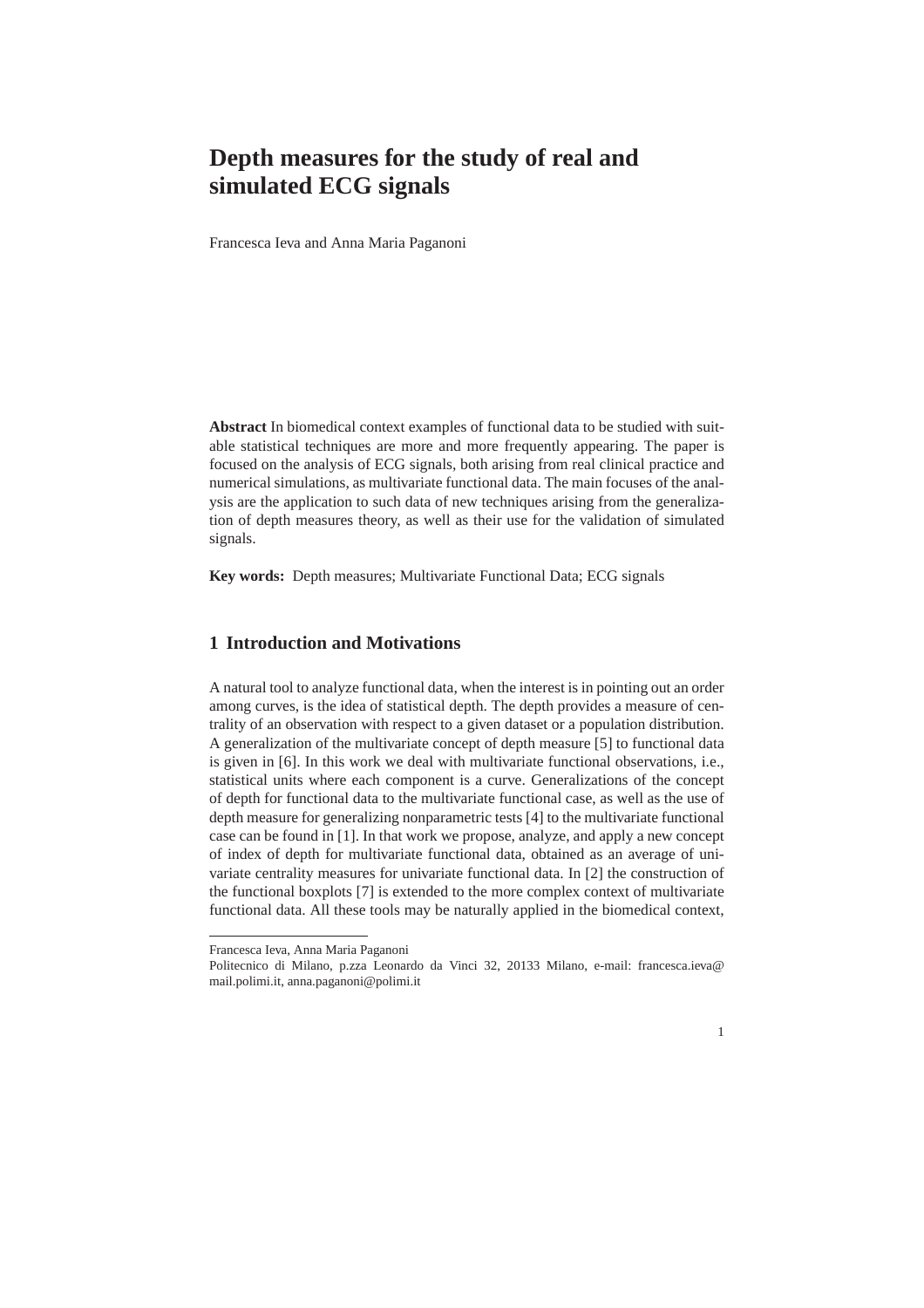and in particular in those applications that deal with cardiovascular diseases diagnoses carried out using Electrocardiographic (ECG) devices. In fact, ECG signals can be considered as multivariate functional data with dependent components (see, among others, [3]). In the context of the analysis of real ECG signals, some issues of interest are, for example, classification of groups of curves with similar morphological patterns, multivariate functional outliers detection within a homogeneous group and classical inference on mean, quantiles and variance of a specified subpopulations. From a clinical point of view, the first issue concerns how to carry out a semi automatic diagnosis based only on the morphological deviations from physiological patterns induced by the presence of the disease of interest; the second one leads to profile "representative" curves for each pathology; finally the third one allows for the investigation of the presence of statistically significant differences between the subpopulations of pathological units and the physiological ones.

We will focus now on the multivariate functional outliers detection performed through suitable multivariate functional depth indexes and applied to the validation of ECG signals arising from numerical simulations.

#### **2 Depth Measures for Multivariate Functional Data**

In [1], starting from the definition of depth measure given in [6], a new concept of multivariate functional depth measure is presented and statistical properties are established and proved. Moreover, the modified version of the band depth is given, and it is used to implement the modified version of the functional boxplot, introduced in [2]. Let *X* a stochastic process with law *P* taking values on the space  $\mathcal{C}(I)$ of real continuous functions on the compact interval *I*. The graph of a function *f* ∈  $\mathcal{C}(I)$  is the subset of the plane *G*(*f*) = {(*t*, *f*(*t*)) : *t* ∈ *I*}. The random band depth, of order *J* ≥ 2, for a function  $f \in \mathcal{C}(I)$  is then  $BD_{P_X}^J(f) = \sum_{j=2}^J P_X\{G(f) \subset$  $B(X_1, X_2, ..., X_j)$ , where  $B(X_1, X_2, ..., X_j)$ , for  $j = 2, ..., J$  is the random band in  $\mathbb{R}^2$ delimited by  $X_1, \ldots, X_j$ , independent copies of the stochastic process X, defined as  $B(X_1,...,X_j) = \{(t,y(t)) : t \in I, \min_{r=1,...,j} X_r(t) \leq y(t) \leq \max_{r=1,...,j} X_r(t)\}.$  In [1] a new definition of a band depth measure for multivariate functional data is given, i.e., data generated by a stochastic process **X** taking values in the space  $\mathscr{C}(I;\mathbb{R}^s)$  of continuous functions  $\mathbf{f} = (f_1, ..., f_s) : I \to \mathbb{R}^s$ . A *multivariate band depth measure* is defined as

$$
BD_{P_X}^J(\mathbf{f}) = \sum_{k=1}^s p_k BD_{P_{X_k}}^J(f_k), \qquad p_k > 0 \text{ for } k = 1, ..., s, \qquad \sum_{k=1}^s p_k = 1. \tag{1}
$$

and proofs of the basic statistical properties of the multivariate band depth measure are provided in [1].

If  $X_1, \ldots, X_n$  are independent copies of the stochastic process **X**, the sample version of (1) can be introduced in order to conduct descriptive and inferential statistical analyses on a set of multivariate functional data  $f_1, ..., f_n$  generated by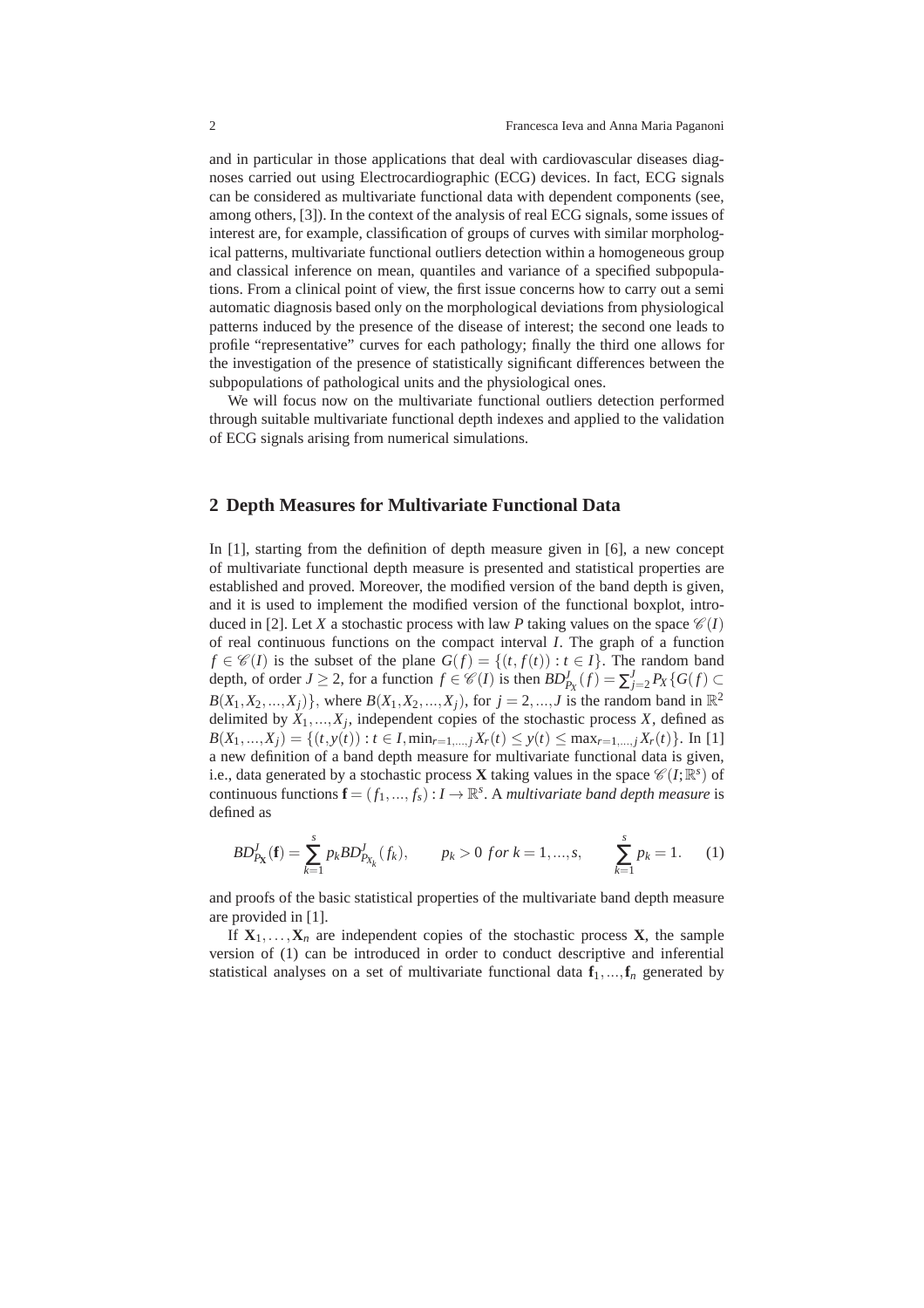the process **X**. For any **f** in the sample  $f_1, ..., f_n$  we can compute the depth as  $BD_n^J(\mathbf{f}) = \sum_{k=1}^s p_k BD_{n,k}^J(f_k)$ , where, for the function  $f_k \in \mathcal{C}(I)$ ,

$$
BD_{n,k}^J(f_k) = \sum_{j=2}^J {n \choose j}^{-1} \sum_{1 \le i_1 < i_2 < \dots < i_j \le n} \mathbb{I}\{G(f_k) \subset B(f_{i_1;k}, \dots, f_{i_j;k})\}
$$

and  $\mathbb{I}\{G(f_k) \subset B(f_{i_1,k},...,f_{i_j,k})\}$  indicates if the band determined by  $(f_{i_1,k},...,f_{i_j,k})$ contains the whole graph of  $f_k$ . The *k* component of the vector  $f_i$  is denoted by  $f_{i,k}$ . As proposed in [6] also in this multivariate functional setting we can move to the analogous of the modified band depth:

$$
MBD_n^J(\mathbf{f}) = \sum_{k=1}^s p_k MBD_{n,k}^J(f_k),\tag{2}
$$

where for the function  $f_k \in \mathcal{C}(I)$  the modified band depth measures the proportion of time that the curve  $f_k$  is in the band, i.e.,  $MBD_{n,k}^J(f_k) = \sum_{j=2}^J {n \choose j}^{-1} \sum_{1 \le i_1 < i_2 < \dots < i_j \le n}$  $\tilde{\lambda} \{ E(f_k; f_{i_1;k},...,f_{i_j;k}) \}$ , where  $E(f_k) =: E(f_k; f_{i_1;k},...,f_{i_j;k}) = \{ t \in I, \min_{r=i_1,...,i_j} \}$  $f_{r,k}(t) \le f_k(t) \le \max_{r=i_1,\dots,i_j} f_{r,k}(t)$ ,  $\tilde{\lambda}(f_k) = \lambda(E(f_k))/\lambda(I)$  and  $\lambda$  is the Lesbegue measure on *I*. The values of the modified band depth measure are stable with respect to the choice of *J*, and in order to be computationally faster we set  $J = 2$  and we denote  $MBD<sub>n</sub><sup>J</sup>(**f**)$  as  $MBD(**f**)$  in the following. The use of the modified band depth measure avoids also having too many depth ties. Given the multivariate band depth measure defined in (2), a sample of multivariate functional data  $\mathbf{f}_1, \ldots, \mathbf{f}_n$ can be ranked. In the following we denote  $f_{[i]}$  the sample curve associated with the *i*th largest depth value, so  $f_{[1]} = \text{argmax}_{f \in \{f_1, \ldots, f_n\}} MBD(f)$  is the *median* (deepest and more central) curve, and  $\mathbf{f}_{[n]} = \operatorname{argmin}_{\mathbf{f} \in \{\mathbf{f}_1, \dots, \mathbf{f}_n\}} MBD(\mathbf{f})$  is the most outlying one. Moreover, starting from the ranking provided for the sample of multivariate curves, multivariate functional boxplots can be obtained, in order to assess multivariate functional outliers.

### **3 Application to real and simulated ECG signals**

In the following, we think to an ECG signal as a multivariate function  $\mathbf{f}_i = (f_{i;1},...,f_{i;8})$ with components  $f_{i,k}$ s ( $k = 1,...,8$ ), generated by a stochastic process that takes values in  $\mathbb{R}^8$ . In other words it is considered as a signal composed by 8 correlated curves (leads I, II, V1, V2, V3, V4, V5 and V6) for each statistical unit (patient). We then apply the generalized concept of statistical depth to these multivariate functional data in order to rank them, according to the degree of deepness they present with respect to the entire sample. In [1, 2], an application of the tools briefly described above to a dataset of real ECG signals is proposed, considering 100 physiological traces, 50 Left Bundle Brunch Blocks (LBBBs) and 50 Right Bundle Brunch Blocks (RBBBs). These procedures can then be applied in order to carry out functional